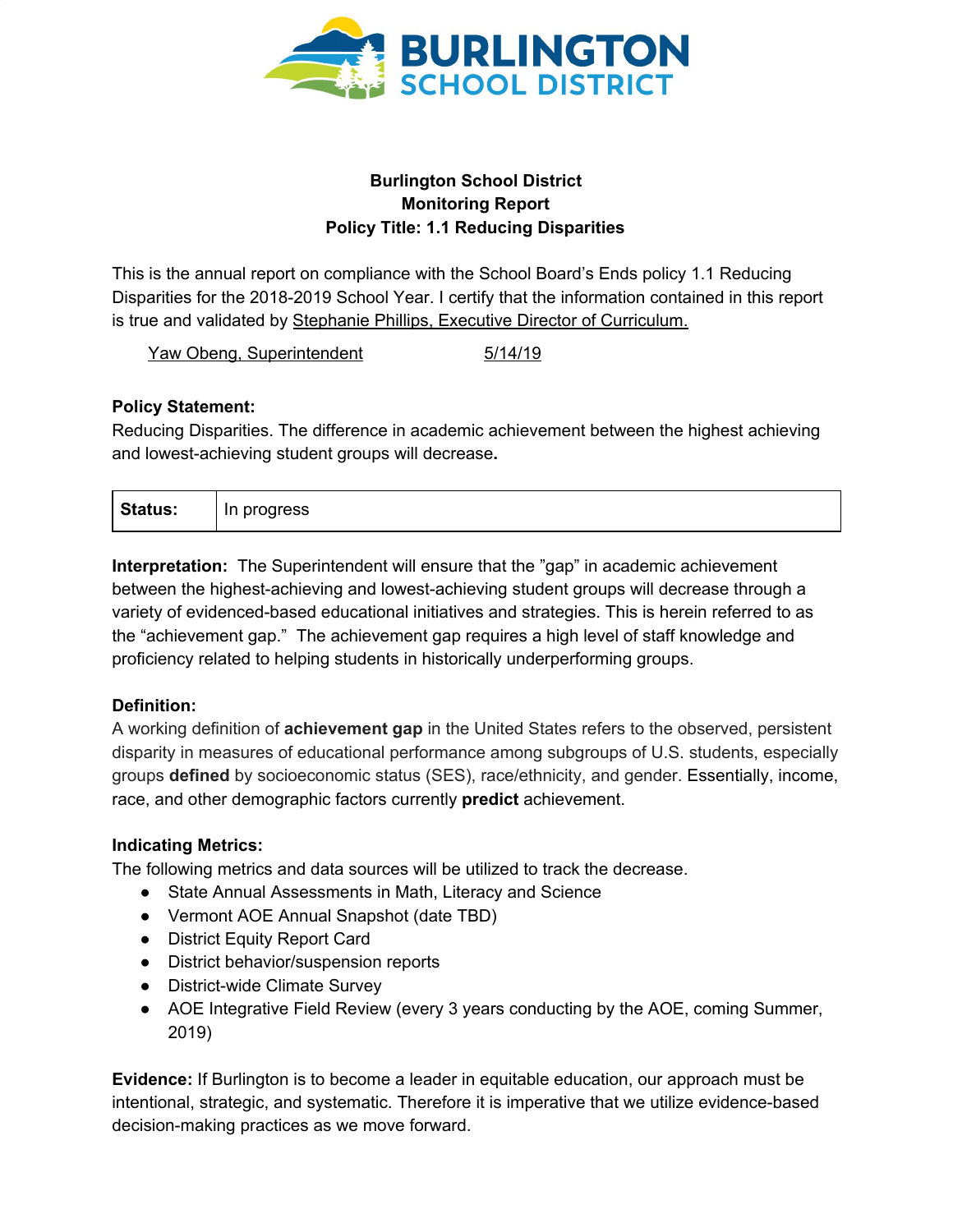

#### **Work of the District to support the Achievement Gap Plan:**

[Monitoring 1.1 - Set Foundation](https://www.boarddocs.com/vt/bsdvt/Board.nsf/files/AUUUWD7BEA76/$file/Presentation%201.1%20.pdf) [Graduation PLP Report](https://www.boarddocs.com/vt/bsdvt/Board.nsf/files/AVTMWV5D493C/$file/Graduation%20and%20PLP%20Report%20Feb%202018.pptx.pdf) [Graduation Requirements](https://www.boarddocs.com/vt/bsdvt/Board.nsf/files/AVTRLP6E1C26/$file/Graduation%20Requirements%20Comparison%20.pdf) [Calendar Notes Presentation \(PD\)](https://www.boarddocs.com/vt/bsdvt/Board.nsf/files/AYFR4B6C0038/$file/Proposed%20Calendar%20Notes.pdf) [Strategic Plan](https://www.boarddocs.com/vt/bsdvt/Board.nsf/files/AZP3RJ082096/$file/June2018_BoardPresentation.pdf) [Year in Review](https://www.boarddocs.com/vt/bsdvt/Board.nsf/files/AZNNXG620D6A/$file/17-18%20Year%20in%20Review%20for%20Board.pdf) (2018) [Professional Learning Framework](https://docs.google.com/document/d/16pYBIODV9G8r94JFIV4O4Ws1l8tmRA3SMxcLRiu80Is/edit?usp=sharing) [Principal & Coach New Learning](https://drive.google.com/open?id=0B60KoZ-xP9urM1BkTmc5cE1WRk9KNl9iYzRBeUZHQmp4MFhz) [Board Presentation - Instructional Coaching](https://www.boarddocs.com/vt/bsdvt/Board.nsf/files/B3MVSQ822CB3/$file/August_BoardPres.pdf) [Curriculum Committee OG/JP](https://docs.google.com/document/d/1roevU7JjtwvR_FNhzQl34an5iKPMX-IOZBJCgdKJsng/edit?usp=sharing) [2017-2018 Equity Report](https://www.boarddocs.com/vt/bsdvt/Board.nsf/files/B6HKXG53FFC6/$file/11.7.18%20Final%20Equity%20and%20Inclusion%202018%20Data%20Report.pdf) [Equity and Inclusion Summary Report](https://www.boarddocs.com/vt/bsdvt/Board.nsf/files/B6GS4K683F76/$file/Equity%20Report%20Fall%202018.pdf) (Fall 2018) [District Inservice RP-Tier 1 Strategies](https://docs.google.com/document/d/1k-heNAGPydFfmHpfwRVSU-qJ3M0h-0mMEvSY171vJfg/edit?usp=sharing) [District Inservice Offerings](https://docs.google.com/document/d/1xA22pH0xS8ufBe4lL2lO952_JVgfAmbbmiTp3_xeDvM/edit?usp=sharing) (March 2019) [Professional Development Plan](https://docs.google.com/document/d/16pYBIODV9G8r94JFIV4O4Ws1l8tmRA3SMxcLRiu80Is/edit?usp=sharing) [Alice Worth - January 2018-Ongoing](https://docs.google.com/presentation/d/1OdguQzjNy_gOzhyJY5HvFNQd_PYyiH58nODBE30v3Uc/edit?usp=sharing) [Coach/Intervention Specialist Data](https://docs.google.com/presentation/d/1fJs891TC5erpwpcAPubcjpLJbfx_yx-IM1pryZGPfV4/edit?usp=sharing) (quarterly meetings) [District Climate Survey Data](https://www.bsdvt.org/climate-survey/) (2018) [BSD Data Systems](https://go.boarddocs.com/vt/bsdvt/Board.nsf/files/BAXQN957F911/$file/For%20School%20Board_%20Data%20Systems%20Presentation%2C%20April%202019.pdf) (April 2019 Report to Board) [Sample Proficiency Based BHS Report Card \(Spring 2019\)](https://dochub.com/stephaniephillips27f8aa10/pm4PXQ/current-report-card-png?dt=ms-HCpxV4pbpGvK1DyTM) [2019-2020 Professional Learning Plan](https://docs.google.com/document/d/1okfOsLElW9-sYrfERIpGvhYIE6MqGmSf24QJb-5gmq4/edit) Data Wall School Samples: [SA](https://docs.google.com/spreadsheets/d/1fui0yH4Y1FuMy_x2qhtPExvlYUB_zwcN6qVyU5imgNU/edit?usp=sharing)

**[Champlain](https://docs.google.com/spreadsheets/d/1Pg16ZLpMhYV4wr-2MqB-X-PjU9-ju9KpE9aq6jsK8yM/edit?usp=sharing)** 

#### **Analysis of Current Data**

The data in our District show that a significantly lower percentage of students who qualify for Free and Reduced Lunch and students of color perform at or above proficiency than do white or higher income students. The data also show that students of color, especially males, receive discipline referrals and suspensions at a rate disproportionate to their representation in the student body. While the disparities still exist, the number of suspensions are down accounting for less student time out of the classroom.